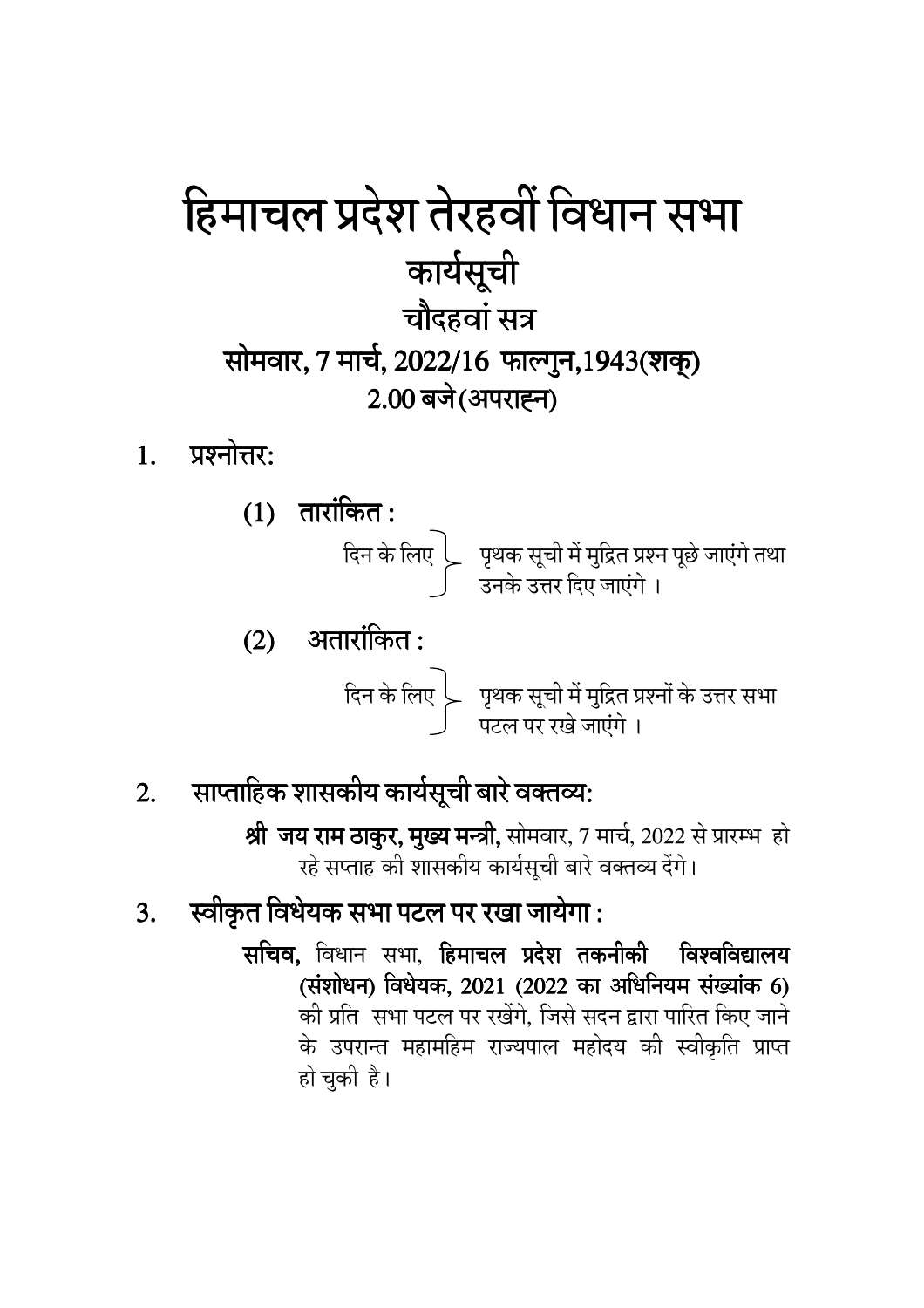### 4. कागज़ात सभा पटल पर रखे जाएंगे:

- (1) श्रीमती सरवीन चौधरी, सामाजिक न्याय एवं अधिकारिता मन्त्री, बाल अधिकार संरक्षण अधिनियम, 2005 की धारा 23(2) के अन्तर्गत बाल अधिकार संरक्षण राज्य आयोग का वार्षिक प्रतिवेदन, वर्ष 2019-20 की प्रति सभा पटल पर रखेंगी।
- (2) श्री वीरेन्द्र कंवर, ग्रामीण विकास एवं पंचायती राज मन्त्री, बोज़ अधिनियम, 1966 के अन्तर्गत हिमाचल प्रदेश राज्य बोज़ एवं जैविक उत्पादन प्रमाणीकरण अभिकरण का वार्षिक प्रतिवेदन. वर्ष 2020-21 (विलम्ब के कारणों सहित) की प्रति सभा पटल पर रखेंगे ।
- (3) श्री सुख राम चौधरी, बहुउद्देश्यीय परियोजनाएं एवं ऊर्जा मन्त्री, कम्पनी अधिनियम, 2013 की धारा 143(6)(b) के अन्तर्गत हिमाचल प्रदेश विद्युत सचार निगम सीमित का 12वा वाषिक प्रतिवेदन, वर्ष 2019-20 (विलम्ब के कारणों सहित) की प्रति सभा पटल पर रखेंगे ।
- <u>(4) श्री राजिन्द्र</u> गर्ग, खाद्य, नागरिक आपूर्ति एवं उपभोक्ता मामले मन्त्री, निम्नलिखित दस्तावेज़ों की एक-एक प्रति सभा पटल पर रखेंगे:-
	- (i) उपभोक्ता संरक्षण अधिनियम, 1986 (1986 का अधिनियम संख्याक 68) के अन्तर्गत हिमाचल प्रदेश राज्य उपभोक्ता विवाद प्रतितोष आयोग का वार्षिक प्रशासनिक प्रतिवेदन वर्ष 2019-20: और
	- (ii) उपभोक्ता संरक्षण अधिनियम, 1986 (1986 का अधिनियम संख्याक 68) के अन्तर्गत हिमाचल प्रदेश राज्य उपभोक्ता विवाद प्रतितोष आयोग का वार्षिक प्रशासनिक प्रतिवेदन वर्ष 2020-21 ।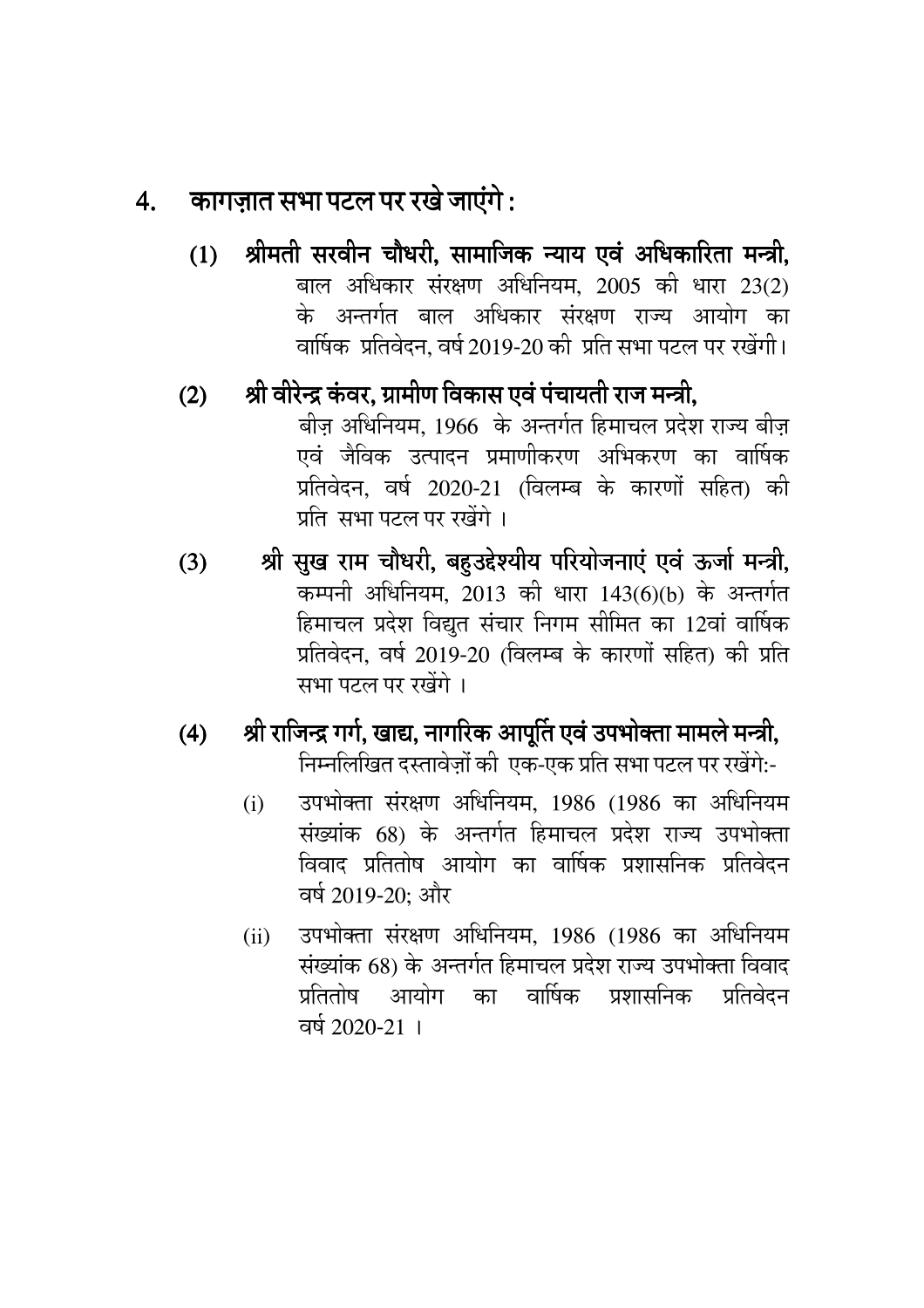#### सदन की समिति के प्रतिवेदन :  $5<sub>1</sub>$

### कर्नल इन्द्र सिंह, सभापति, लोक उपक्रम समिति, (वर्ष 2021-22),

समिति के निम्न प्रतिवेदनों की एक-एक प्रति सभा में उपस्थापित करेंगे तथा सदन के पटल पर रखेंगे.-

- समिति का 49वां मूल प्रतिवेदन(तेरहवीं विधान सभा)  $(i)$ जोकि भारत के नियन्त्रक एवं महालेखापरीक्षक के प्रतिवेदन सार्वजनिक क्षेत्र के उपक्रम(आर्थिक क्षेत्र) (वर्ष 2017-18) 31 मार्च, 2018 के ऑडिट पैरा 5.3 की संवीक्षा पर आधारित तथा हिमाचल प्रदेश समान्य उद्योग निगम सीमित से सम्बन्धित है; और
- समिति का 50वां मूल प्रतिवेदन (तेरहवीं विधान सभा)  $(ii)$ जोकि भारत के नियन्त्रक एवं महालेखापरीक्षक के प्रतिवेदन सार्वजनिक क्षेत्र के उपक्रम (आर्थिक क्षेत्र) (वर्ष 2017-18) 31 मार्च, 2018 के ऑडिट पैरा 5.4 की संवीक्षा पर आधारित तथा हिमाचल प्रदेश राज्य हस्तकला एवं हथकरघा निगम से सम्बन्धित है ।
- वित्तीय वर्ष 2022-2023 के लिए बजट अनुमान:- $6.$

सामान्य चर्चा ।

शिमला-171004 दिनांक: 5 मार्च, 2022 यशपाल शर्मा. सचिव ।

مله مله مله مله

(अनुपुरक कार्यसूची, यदि कोई हो, की भी जांच कर लें)